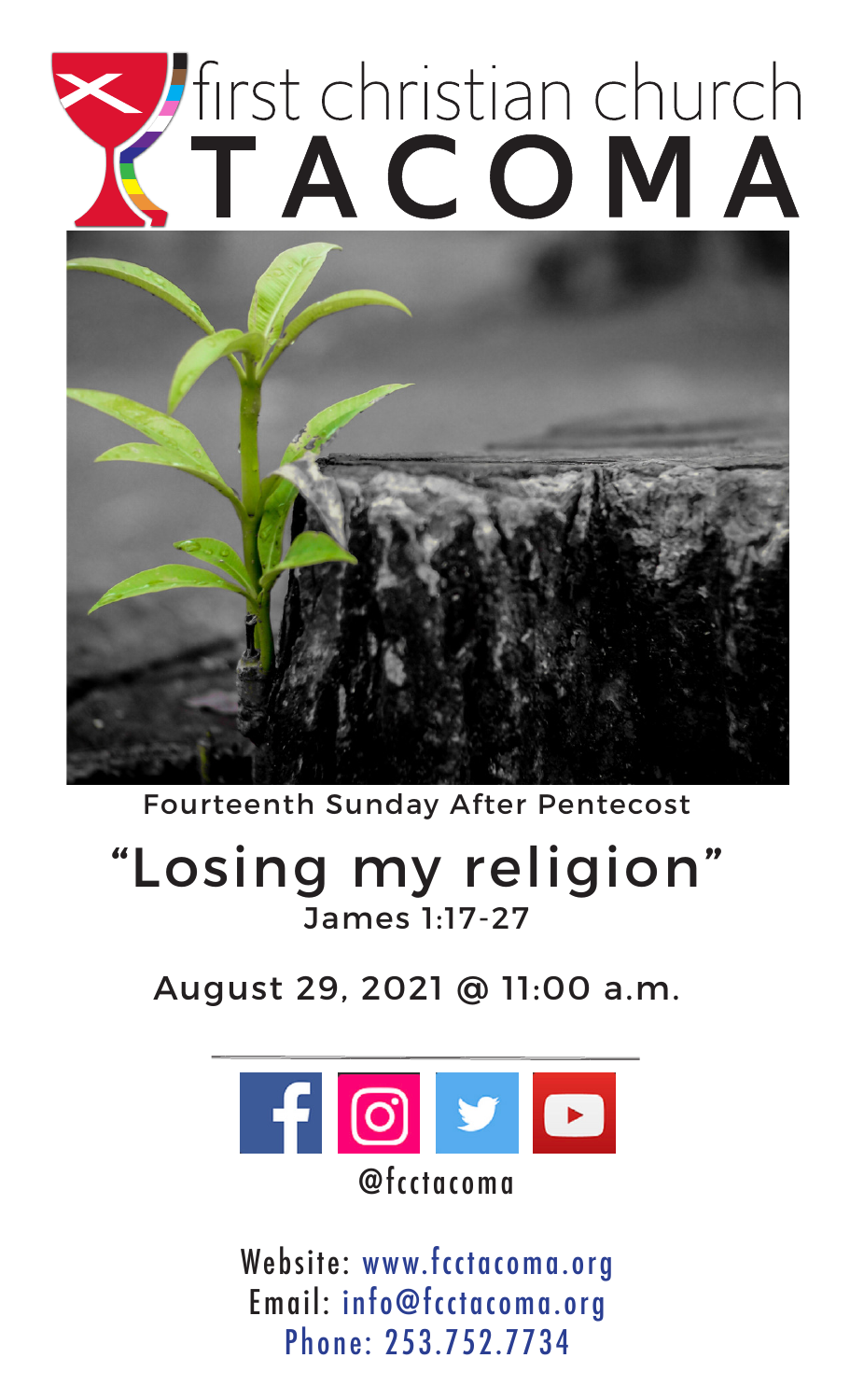#### *\*Please stand if you are able*

## **Gathering Music**

#### **Welcome** Rev. Doug Collins

#### **Prelude FCC Trio**

#### Plenty Good Room

## **Call to Worship**  David Quiring

*Awake, fellow worshippers, arise and see the paths God is calling us to walk. Put away old qualms and focus anew on the work for this life.*

*Give praise to the One who stirs in our hearts and meets us in this place. Let us worship!*

## **\*Opening Hymn** CH 56

For the Beauty of the Earth

### **A Time for Prayer Pastor Doug**

After a pastoral prayer is offered, worshippers are invited to light a candle at a nearby station as we continue our time of prayer.

Turn Your Eyes Upon Jesus

Insert

# **Community Prayer Eternal Spirit, Earth-maker, Pain-bearer**

From the New Zealand Prayer Book Find this week's responsive prayer insert in your pew.

### **Scripture Reading**  David Quiring

#### **James 1:17-27**

**<sup>17</sup>** Every generous act of giving, with every perfect gift, is from above, coming down from the Father of lights, with whom there is no variation or shadow due to change. **<sup>18</sup>** In fulfillment of his own purpose he gave us birth by the word of truth, so that we would become a kind of first fruits of his creatures.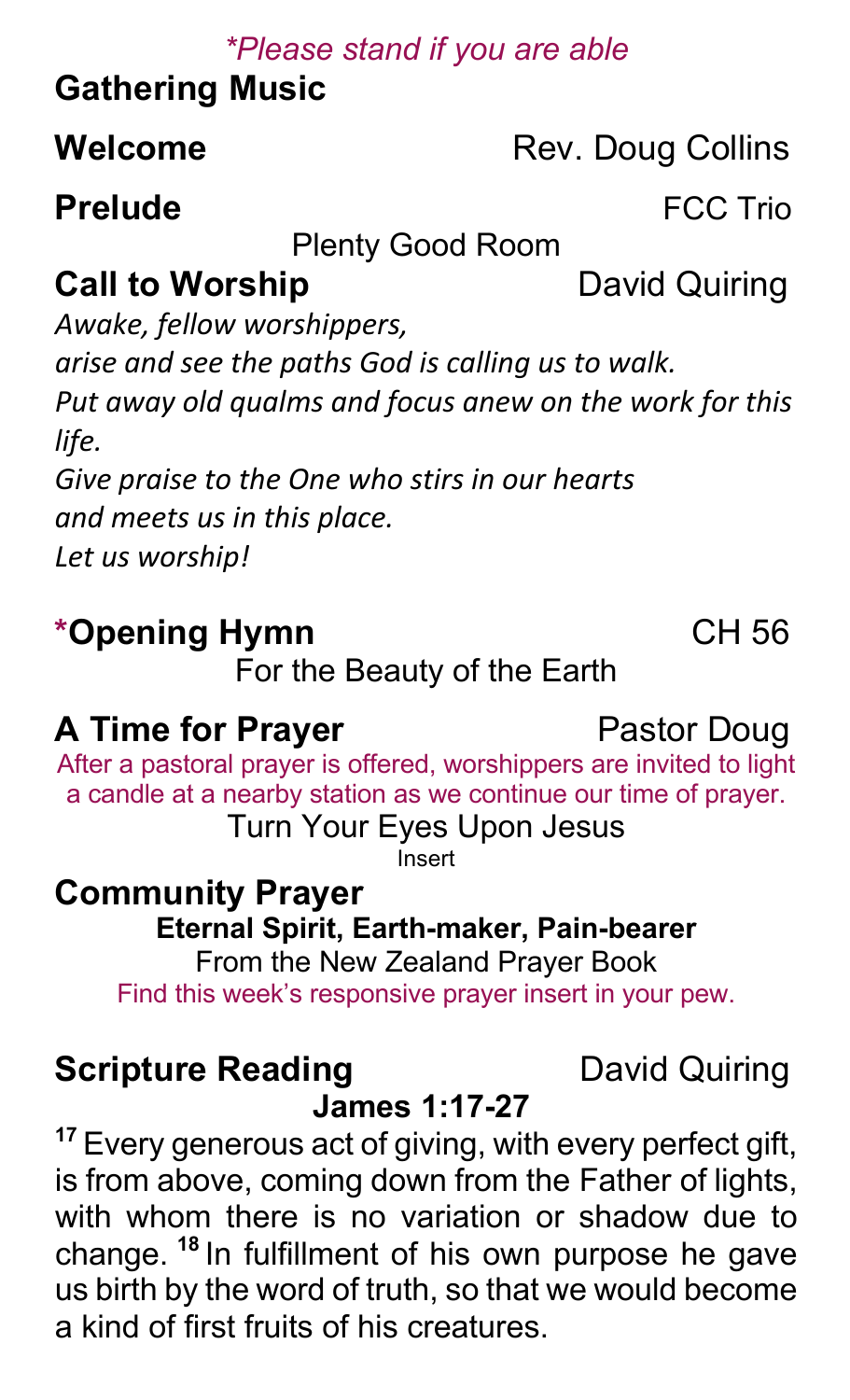**<sup>19</sup>** You must understand this, my beloved: let everyone be quick to listen, slow to speak, slow to anger; **<sup>20</sup>** for your anger does not produce God's righteousness. **<sup>21</sup>** Therefore rid yourselves of all sordidness and rank growth of wickedness, and welcome with meekness the implanted word that has the power to save your souls.

**<sup>22</sup>** But be doers of the word, and not merely hearers who deceive themselves. **<sup>23</sup>** For if any are hearers of the word and not doers, they are like those who look at themselves in a mirror; **<sup>24</sup>** for they look at themselves and, on going away, immediately forget what they were like. **<sup>25</sup>** But those who look into the perfect law, the law of liberty, and persevere, being not hearers who forget but doers who act—they will be blessed in their doing.

**<sup>26</sup>** If any think they are religious, and do not bridle their tongues but deceive their hearts, their religion is worthless. **<sup>27</sup>** Religion that is pure and undefiled before God, the Father, is this: to care for orphans and widows in their distress, and to keep oneself unstained by the world.

**Sermon Pastor Doug** 

#### **"Losing my religion"**

#### **Listening for the Word in Music** FCC Trio

Be Thou My Vision CH 595

#### **Call to Offering & Prayer of Thanksgiving**

Offering can be placed at the conclusion of our service in one of the two trays located at the back of the sanctuary. You can also give online anytime at http://bit.ly/fccgiving.

## **Communion Hymn** CH 414

Eat This Bread